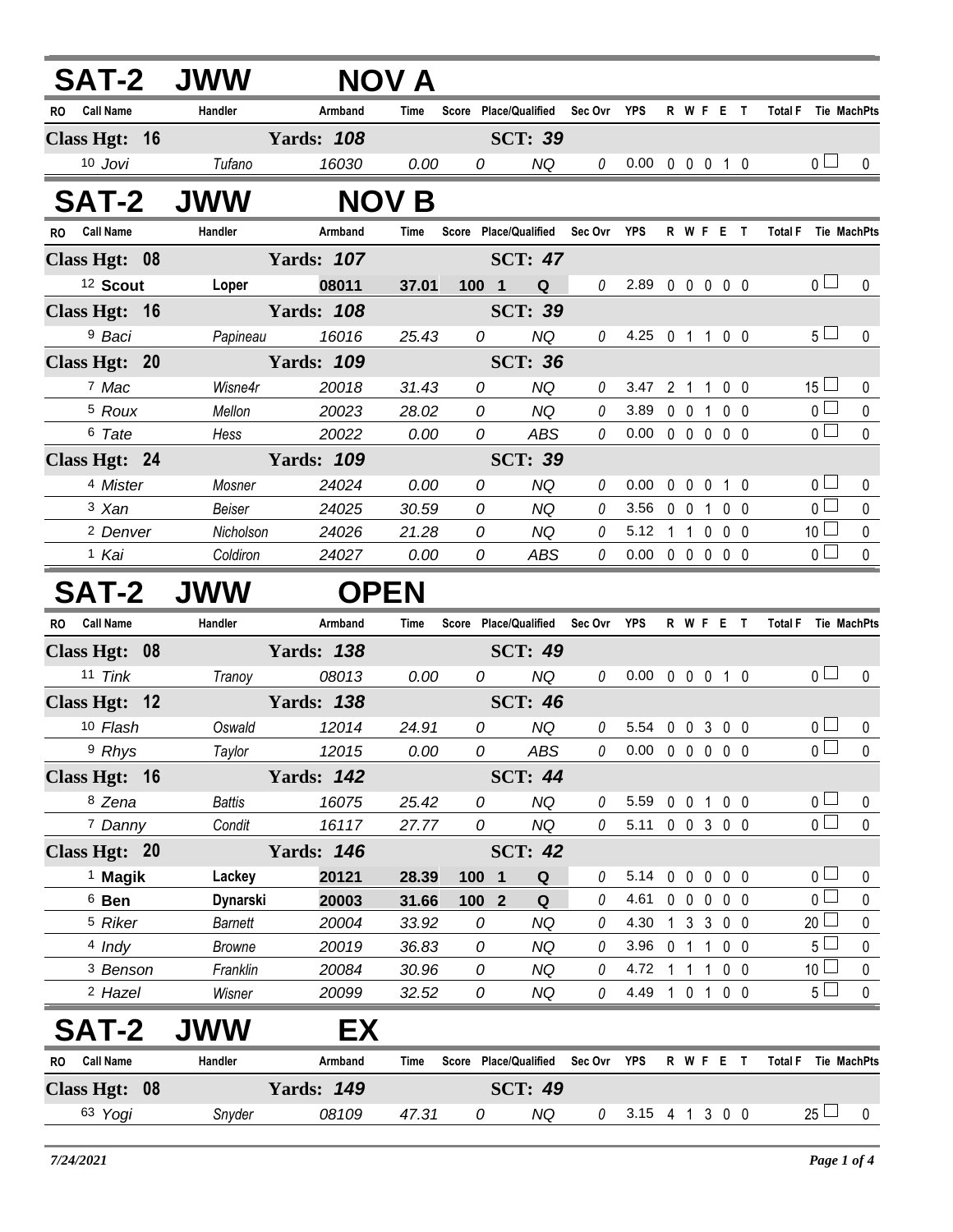|               | 61 Cheers                       |  | Wisner                      | 08111             | 0.00           | 0              | NQ                    | 0            | 0.00           | 0            |                                 | 0010                        |                              | 0 <sub>0</sub>                   | 0                        |
|---------------|---------------------------------|--|-----------------------------|-------------------|----------------|----------------|-----------------------|--------------|----------------|--------------|---------------------------------|-----------------------------|------------------------------|----------------------------------|--------------------------|
|               | 62 Samson                       |  | <b>Brady</b>                | 08110             | 0.00           | 0              | <b>ABS</b>            | $\theta$     | 0.00           |              |                                 | $0\quad 0\quad 0\quad$      | 0 <sub>0</sub>               | 0 <sup>1</sup>                   | $\Omega$                 |
| Class Hgt: 16 |                                 |  |                             | <b>Yards: 154</b> |                |                | <b>SCT: 44</b>        |              |                |              |                                 |                             |                              |                                  |                          |
|               | 34 Déjà vu                      |  | Mygas                       | 16002             | 0.00           | 0              | <b>NQ</b>             | 0            | 0.00           |              | $0\quad 0\quad 0$               |                             | 10                           | $0-$                             | 0                        |
|               | 35 Luna                         |  | <b>Bogert</b>               | 16116             | 0.00           | 0              | <b>ABS</b>            | $\mathcal O$ | 0.00           |              |                                 | 00000                       |                              | $\overline{0}$                   | $\mathbf{0}$             |
| Class Hgt: 20 |                                 |  | <b>Yards: 158</b>           |                   |                | <b>SCT: 42</b> |                       |              |                |              |                                 |                             |                              |                                  |                          |
|               | $21$ $E/f$                      |  | Esherick                    | 20120             | 109.26         | 0              | <b>NQ</b>             | 67           | 1.45 5 2 4 0 0 |              |                                 |                             |                              | $236$ $\Box$                     | 0                        |
|               | <b>SAT-2</b>                    |  | <b>JWW</b>                  | <b>MAS</b>        |                |                |                       |              |                |              |                                 |                             |                              |                                  |                          |
| RO            | <b>Call Name</b>                |  | Handler                     | Armband           | Time           |                | Score Place/Qualified | Sec Ovr      | <b>YPS</b>     |              |                                 | R W F E T                   |                              | <b>Total F</b><br>Tie MachPts    |                          |
| Class Hgt: 08 |                                 |  | <b>Yards: 149</b>           |                   |                | <b>SCT: 49</b> |                       |              |                |              |                                 |                             |                              |                                  |                          |
|               | 60 Brigitta                     |  | Leonard                     | 08053             | 44.79          | 100 1          | Q                     | $\theta$     | 3.33           |              | $0\quad 0$                      | $\mathbf 0$                 | $0\quad 0$                   | 0 <sub>1</sub>                   | 4                        |
|               | 59 Buster                       |  | Soccodato                   | 08054             | 42.98          | 0              | <b>NQ</b>             | $\theta$     | 3.47           |              | 0 <sub>1</sub>                  | $\mathbf 0$                 | 0 <sub>0</sub>               | 5 <sub>1</sub>                   | $\mathbf{0}$             |
|               | 58 Kerfluffle                   |  | <b>Sikalas</b>              | 08056             | 0.00           | 0              | <b>NQ</b>             | 0            | 0.00           |              | $0\quad 0\quad 0$               |                             | 1 0                          | 0 <sub>1</sub>                   | 0                        |
|               | 57 Herbie                       |  | Rosario                     | 08057             | 0.00           | 0              | <b>ABS</b>            | 0            | 0.00           |              | $0\quad 0\quad 0$               |                             | $0\quad 0$                   | $\overline{0}$                   | 0                        |
| Class Hgt: 12 |                                 |  |                             | <b>Yards: 149</b> |                |                | <b>SCT: 46</b>        |              |                |              |                                 |                             |                              |                                  |                          |
|               | 52 Gunner                       |  | Lang                        | 12058             | 33.87          | 100 1          | Q                     | 0            | 4.40           |              | $0\quad 0\quad 0$               |                             | 0 <sub>0</sub>               | 0 <sup>1</sup>                   | 12                       |
|               | 54 Rue                          |  | Mikita-Kaufhold             | 12059             | 38.06          | 0              | <b>NQ</b>             | 0            | 3.91           |              | $1\quad1$                       | $\mathbf 1$                 | 0 <sub>0</sub>               | 10 <sup>L</sup>                  | $\mathbf 0$              |
|               | 50 Jelly Bean                   |  | Kapetanakis                 | 12062             | 0.00           | 0              | NQ                    | 0            | 0.00           |              | $0\quad 0\quad 0$               |                             | 1 0                          | 0 <sub>1</sub>                   | 0                        |
|               | 49 $Ty$                         |  | May                         | 12063             | 27.91          | 0              | <b>NQ</b>             | 0            | 5.34           |              | $0\quad 0$                      | $\mathbf{1}$                | 0 <sub>0</sub>               | 0 <sub>0</sub>                   | 0                        |
|               | 53 Spice                        |  | Esherick                    | 12064             | 39.16          | 0              | <b>NQ</b>             | 0            | 3.80           |              | 0 <sub>1</sub>                  | $\mathbf{0}$                | 0 <sub>0</sub>               | 5 <sub>1</sub>                   | 0                        |
|               | 44 Willie                       |  | Mikita-Kaufhold             | 12065             | 59.78          | 0              | <b>NQ</b>             | 13           | 2.49           |              | 1 1                             | $\mathbf 0$                 | 0 <sub>0</sub>               | 49                               | $\mathbf 0$              |
|               | 48 Grant                        |  | Puro                        | 12068             | 36.51          | 0              | <b>NQ</b>             | 0            | 4.08           | $\mathbf{1}$ | $\overline{0}$                  | $\mathbf{1}$                | 0 <sub>0</sub>               | $5 \perp$                        | 0                        |
|               | 47 Pippi                        |  | Cornelius                   | 12069             | 56.89          | 0              | <b>NQ</b>             | 10           | 2.62           |              | -1                              | 1                           | 0 <sub>0</sub>               | 40                               | 0                        |
|               | 43 Gromit                       |  | Esherick                    | 12070             | 47.83          | 0              | NQ                    | 1            | 3.12           |              | $0\quad 0$                      | $\mathbf{0}$                | 0 <sub>0</sub>               | 3 <sup>L</sup>                   | 0                        |
|               | 46 Beau                         |  | Preston                     | 12113             | 35.93          | 0              | <b>NQ</b>             | 0            | 4.15           |              | $2\quad0$                       | $\overline{0}$              | 0 <sub>0</sub>               | 10 <sup>1</sup>                  | $\pmb{0}$                |
|               | 51 Blu                          |  | Dereka                      | 12061             | 0.00           | 0              | <b>ABS</b>            | 0            | 0.00           |              | $0\quad 0$                      | $\mathbf 0$                 | 0 <sub>0</sub>               | 0 <sub>0</sub>                   | $\pmb{0}$                |
|               | 45 Capri                        |  | <b>Brady</b>                | 12114             | 0.00           | 0              | <b>ABS</b>            | 0            | 0.00           |              | $0\quad 0\quad 0$               |                             | 0 <sub>0</sub>               | 0 <sub>1</sub>                   | $\Omega$                 |
| Class Hgt: 16 |                                 |  |                             | <b>Yards: 154</b> |                |                | <b>SCT: 44</b>        |              |                |              |                                 |                             |                              |                                  |                          |
|               | 28 Cao Runn                     |  | <b>Bryden</b>               | 16079             | 30.23          | 100 1          | Q                     | 0            | 5.09           | 0            | $\mathbf 0$                     | $\pmb{0}$                   | 0 <sub>0</sub>               | 0 <sub>1</sub>                   | 13                       |
|               | 32 Grover                       |  | Puro                        | 16073             | 33.27          | $1002$         | $\mathbf Q$           | 0            | 4.63           |              | $0\quad 0$                      | $\mathbf 0$                 | 0 <sub>0</sub>               | 0 L                              | 10                       |
|               | 30 Silk                         |  | <b>Esherick</b>             | 16077             | 33.79          | 100 3          | $\mathbf Q$           | 0            | 4.56           |              | $0\quad 0$                      | $\mathbf 0$                 | 0 <sub>0</sub>               | 0 <sup>1</sup>                   | 10                       |
|               | 33 Reagan                       |  | <b>Senneff</b>              | 16071             | 36.38          | 100 4          | Q                     | 0            | 4.23           |              | $0\quad 0\quad 0$               |                             | 0 <sub>0</sub>               | 0 <sub>0</sub>                   | $\overline{7}$           |
|               | 31 Allie Oop                    |  | Koziol                      | 16074             | 37.62          | 0              | <b>NQ</b>             | 0            | 4.09           |              | 0 <sub>1</sub>                  | $\mathbf 0$                 | $0\quad 0$                   | $5\Box$                          | 0                        |
|               | <sup>29</sup> Rigby             |  | <b>Suttner</b>              | 16078             | 26.42          | 0              | <b>NQ</b>             | 0            | 5.83           |              | $0\quad 0$                      | $\mathbf{1}$                | $0\quad 0$                   | 0 <sub>0</sub><br>$\overline{0}$ | 0                        |
|               | <sup>27</sup> Grady             |  | Puro                        | 16080             | 0.00           | 0              | <b>NQ</b>             | 0            | 0.00           |              | $0\quad 0$                      | $\overline{0}$              | 1 0                          | 5 <sub>1</sub>                   | 0                        |
|               | 26 Zabu                         |  | Goodspeed                   | 16115             | 41.61          | 0              | <b>NQ</b>             | 0            | 3.70           |              | $1\quad 0$<br>$0\quad 0\quad 0$ | $\overline{0}$              | $0\quad 0$                   | $_0$ $\Box$                      | $\pmb{0}$<br>$\mathbf 0$ |
|               | 25 Spinner                      |  | Fluet                       | 16118             | 0.00           | 0              | NQ                    | 0            | 0.00           |              |                                 |                             | $1\quad 0$                   |                                  |                          |
| Class Hgt: 20 |                                 |  |                             | <b>Yards: 158</b> |                |                | <b>SCT: 42</b>        |              |                |              |                                 |                             |                              |                                  |                          |
|               | $12$ Edge                       |  | <b>Fillips</b>              | 20091             | 24.02          | 100 1          | $\mathbf Q$           | 0            | 6.58           | 0            | $\mathbf 0$                     | $\pmb{0}$                   | $0\quad 0$                   | 0 <sub>0</sub><br>$\overline{0}$ | 17                       |
|               | <sup>14</sup> S'More            |  | Goodspeed<br><b>Murdock</b> | 20087             | 25.45          | 100 2          | Q                     | 0<br>0       | 6.21<br>5.51   |              | $0\quad 0$<br>$0\quad 0$        | $\mathbf 0$                 | 0 <sub>0</sub>               | 0 <sup>1</sup>                   | 16<br>13                 |
|               | <sup>3</sup> Blake<br>7 O'Neill |  | Keeshen                     | 20102<br>20097    | 28.67<br>29.36 | 100 3<br>100 4 | $\mathbf Q$<br>Q      | 0            | 5.38           |              | $0\quad 0$                      | $\overline{0}$<br>$\pmb{0}$ | $0\quad 0$<br>0 <sub>0</sub> | $\overline{0}$                   | 12                       |
|               | <sup>5</sup> Torin              |  | <b>Schmitt</b>              | 20100             | 35.06          | 100            | Q                     | 0            | 4.51           |              | $0\quad 0$                      | $\overline{0}$              | 0 <sub>0</sub>               | 0 <sup>1</sup>                   | 6                        |
|               | 19 Penny                        |  | Klee                        | 20081             | 32.43          | 0              | NQ                    | 0            | 4.87           |              | 0 <sub>2</sub>                  | $\overline{1}$              | 0 <sub>0</sub>               | $10$ $\Box$                      | $\pmb{0}$                |
|               |                                 |  |                             |                   |                |                |                       |              |                |              |                                 |                             |                              |                                  |                          |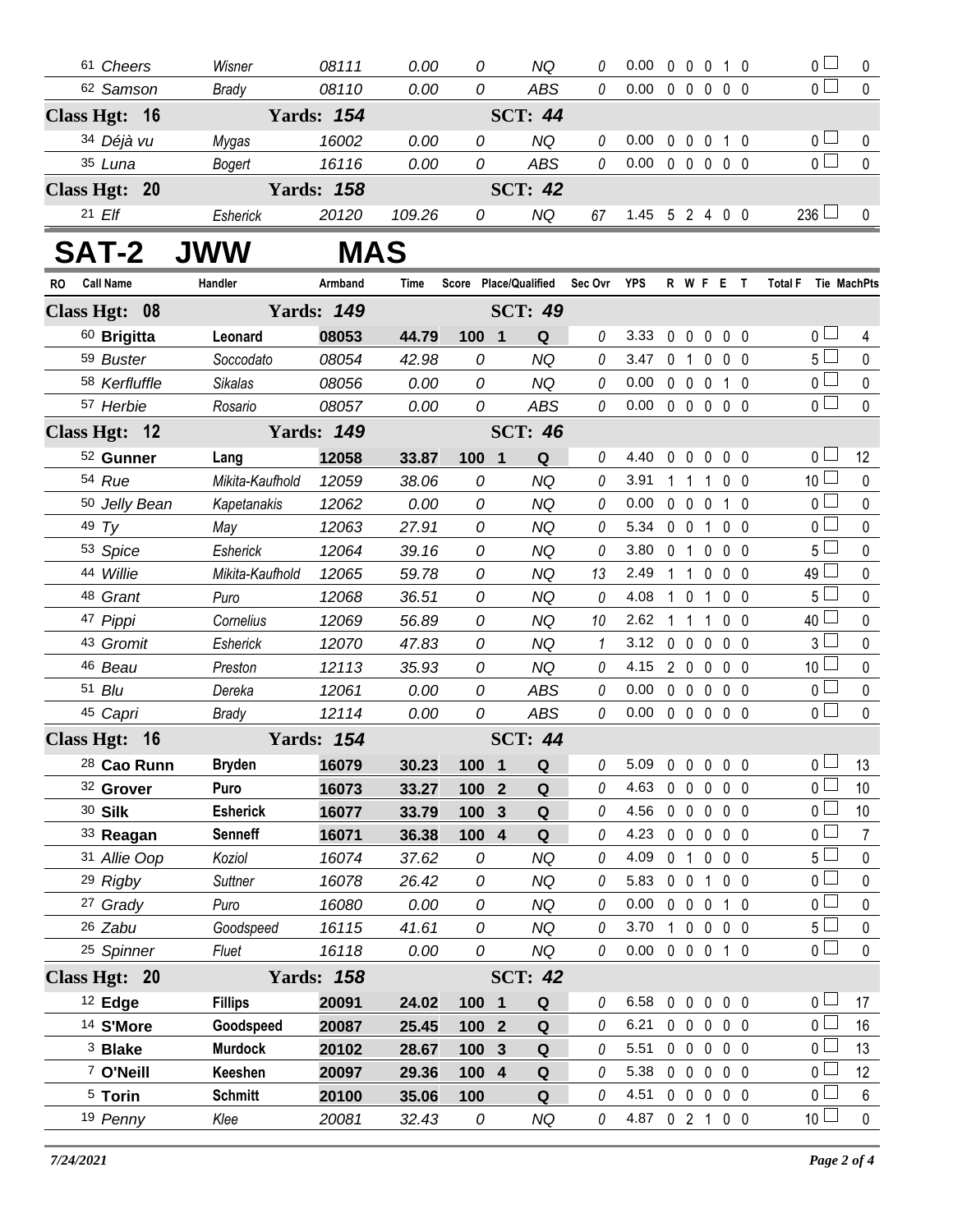|           | 18 Rugby               | Wisner               | 20082             | 0.00           | 0              | NQ                                | 0              | 0.00                       |                |                   | 0 0 0 1 0         |           |                     | 0 <sub>0</sub>  | 0            |
|-----------|------------------------|----------------------|-------------------|----------------|----------------|-----------------------------------|----------------|----------------------------|----------------|-------------------|-------------------|-----------|---------------------|-----------------|--------------|
|           | 17 Phil                | Salerno              | 20083             | 47.90          | 0              | <b>NQ</b>                         | 5              | 3.30                       | 2 <sub>1</sub> | 1                 | $0\quad 0$        |           |                     | 30 <sup>1</sup> | 0            |
|           | 16 Flirt               | Nally                | 20085             | 0.00           | 0              | <b>NQ</b>                         | $\it{0}$       | 0.00                       |                |                   | 0 0 0 1 0         |           |                     | 0 l             | 0            |
|           | 15 Skipper             | Bishop               | 20086             | 0.00           | 0              | <b>NQ</b>                         | 0              | 0.00                       |                |                   | 0 0 0 1 0         |           |                     | 0 <sup>L</sup>  | $\mathbf 0$  |
|           | 13 Rona                | Schowalter           | 20089             | 44.64          | 0              | <b>NQ</b>                         | 2              | 3.54                       |                |                   | 1 2 1 0 0         |           |                     | 21 <sup>1</sup> | 0            |
|           | 10 Lucy                | <b>Phillips</b>      | 20092             | 39.52          | 0              | <b>NQ</b>                         | 0              | 4.00                       | $1\quad1$      |                   | $0\quad 0\quad 0$ |           |                     | 10 <sup>1</sup> | 0            |
|           | <sup>9</sup> Hops      | Mellon               | 20094             | 37.40          | 0              | <b>NQ</b>                         | $\theta$       | 4.22                       | 0 <sub>1</sub> |                   | $0\quad 0\quad 0$ |           |                     | 5 <sup>1</sup>  | 0            |
|           | <sup>20</sup> Peanut   | Cifarelli            | 20095             | 39.82          | 0              | <b>NQ</b>                         | 0              | 3.97                       |                | 121               | $0\quad 0$        |           |                     | 15 $\Box$       | 0            |
|           | 6 Kipper               | Carson               | 20098             | 0.00           | 0              | <b>NQ</b>                         | 0              | 0.00                       |                | $0\quad 0\quad 0$ | $1\quad0$         |           |                     | 0 L             | 0            |
|           | 11 Tonks               | Cifarelli            | 20119             | 47.47          | 0              | <b>NQ</b>                         | 5              | 3.33                       |                |                   | 1 0 0 0 0         |           |                     | 20 <sup>1</sup> | $\mathbf 0$  |
|           | <sup>2</sup> Dobby     | Cifarelli            | 20122             | 28.34          | 0              | <b>NQ</b>                         | 0              | 5.58                       | $0\quad 0$     | $\mathbf{1}$      | $0\quad 0$        |           |                     | 0 L             | 0            |
|           | 8 'NSync               | Schmitter            | 20096             | 0.00           | 0              | <b>ABS</b>                        | 0              | 0.00                       |                |                   | 00000             |           |                     | 0 <sup>1</sup>  | $\pmb{0}$    |
|           | 4 Kiana                | Kraeuter             | 20101             | 0.00           | 0              | ABS                               | $\theta$       | 0.00                       |                |                   | $00000$           |           |                     | 0 <sub>0</sub>  | $\mathbf 0$  |
|           | Class Hgt: 24C         |                      | <b>Yards: 158</b> |                |                | <b>SCT: 42</b>                    |                |                            |                |                   |                   |           |                     |                 |              |
|           | <sup>1</sup> Chick     | Mosner               | 24C104            | 0.00           | 0              | ABS                               | 0              | $0.00 \t0 \t0 \t0 \t0 \t0$ |                |                   |                   |           |                     | 0 <sub>0</sub>  | $\mathbf{0}$ |
|           | <b>SAT-2</b>           | <b>JWW</b>           | <b>NOV</b>        | P              |                |                                   |                |                            |                |                   |                   |           |                     |                 |              |
| <b>RO</b> | <b>Call Name</b>       | Handler              | Armband           | Time           | Score          | <b>Place/Qualified</b>            | Sec Ovr        | YPS                        |                |                   | R W F E T         |           | <b>Total F</b>      |                 | Tie MachPts  |
|           | Class Hgt: 16          |                      | <b>Yards: 109</b> |                |                | <b>SCT: 41</b>                    |                |                            |                |                   |                   |           |                     |                 |              |
|           | 11 Te Fiti             | Cooper               | 16008             | 0.00           | 0              | NQ                                | 0              | 0.00                       |                |                   | 0 0 0 1 0         |           |                     | 0 <sub>1</sub>  | 0            |
|           | Class Hgt: 20          |                      | <b>Yards: 109</b> |                |                | <b>SCT: 44</b>                    |                |                            |                |                   |                   |           |                     |                 |              |
|           | 8 Lyric                | Kwiatkowski          | 20010             | 46.41          | 93 1           | Q                                 | $\mathbf{2}$   | 2.35 1 0 0 0 0             |                |                   |                   |           |                     | 7 <sub>1</sub>  | 0            |
|           |                        |                      |                   |                |                |                                   |                |                            |                |                   |                   |           |                     |                 |              |
|           | SAT-2                  | <b>JWW</b>           | EX P              |                |                |                                   |                |                            |                |                   |                   |           |                     |                 |              |
|           | RO Call Name           |                      | Armband           | Time           |                | Score Place/Qualified             | Sec Ovr        | YPS                        |                |                   | R W F E T         |           | <b>Total F</b>      |                 | Tie MachPts  |
|           |                        | Handler              |                   |                |                |                                   |                |                            |                |                   |                   |           |                     |                 |              |
|           | Class Hgt: 08          |                      | <b>Yards: 149</b> |                |                | <b>SCT: 51</b>                    |                |                            |                |                   |                   |           |                     |                 |              |
|           | 69 Penne               | Senneff              | 08105             | 59.87          | 0              | <b>NQ</b>                         | 8              | 2.49                       |                |                   | 10000             |           |                     | $29 \Box$       | $\mathbf{0}$ |
|           | SAT-2                  |                      |                   | <b>MAS P</b>   |                |                                   |                |                            |                |                   |                   |           |                     |                 |              |
|           | RO Call Name           | Handler              | Armband           | Time           |                | Score Place/Qualified Sec Ovr YPS |                |                            |                |                   |                   | R W F E T | Total F Tie MachPts |                 |              |
|           |                        |                      |                   |                |                |                                   |                |                            |                |                   |                   |           |                     |                 |              |
|           | Class Hgt: 08          |                      | <b>Yards: 149</b> |                |                | <b>SCT: 51</b>                    | 0              |                            |                |                   |                   |           |                     | 0 <sup>1</sup>  |              |
|           | 67 Boots<br>68 Alex    | <b>Potts</b>         | 08034<br>08033    | 29.99<br>53.90 | 100 1<br>0     | Q<br><b>NQ</b>                    | $\overline{c}$ | 4.97 0 0 0 0 0<br>2.76 3 1 |                | $\mathbf{1}$      | $0\quad 0$        |           |                     | 26              | 21<br>0      |
|           | 66 Macie               | Preston<br>MacLuskie | 08035             | 47.24          | 0              | NQ                                | 0              | 3.15                       |                |                   | 10000             |           |                     | 5 <sup>1</sup>  | 0            |
|           | 65 Indiana             | Tranoy               | 08036             | 51.74          | 0              | NQ                                | 0              | 2.88                       | $1\quad1$      |                   | $100$             |           |                     | 10 <sup>1</sup> | $\pmb{0}$    |
|           | 64 Berkeley            | Smey                 | 08106             | 53.41          | 0              | NQ                                | $\overline{2}$ | 2.79                       |                |                   | 1 2 0 0 0         |           |                     | 21 $\Box$       | $\mathbf 0$  |
|           | Class Hgt: 12          |                      | <b>Yards: 154</b> |                |                | <b>SCT: 49</b>                    |                |                            |                |                   |                   |           |                     |                 |              |
|           |                        | Goodspeed            |                   |                |                | Q                                 | 0              | 5.14 0 0 0 0 0             |                |                   |                   |           |                     | 0 <sub>0</sub>  | 19           |
|           | 55 Bizzy<br>56 Stetson | Felton               | 12041<br>12039    | 29.95<br>48.75 | 100 1<br>100 2 | Q                                 | 0              | 3.16                       | $0\quad 0$     | $\mathbf 0$       | $0\quad 0$        |           |                     | 0 <sub>1</sub>  | 0            |
|           | 42 Lettie              | Andrews              | 12040             | 40.77          | 0              | NQ                                | $\Omega$       | 3.78 0 0 1 0 0             |                |                   |                   |           |                     | 0 <sub>0</sub>  | $\mathbf 0$  |
|           | Class Hgt: 16          |                      | <b>Yards: 158</b> |                |                | <b>SCT: 47</b>                    |                |                            |                |                   |                   |           |                     |                 |              |
|           | 37 Prize               | <b>Fillips</b>       | 16046             | 30.40          | 100 1          | Q                                 | 0              | 5.20                       |                |                   | 00000             |           |                     | 0 <sub>0</sub>  | 16           |
|           | 38 Echo                | <b>Mygas</b>         | 16045             | 33.35          | $1002$         | Q                                 | $\theta$       | 4.74 0 0 0 0 0             |                |                   |                   |           |                     | 0 L             | 13           |
|           | 40 Guts                | Fillips              | 16042             | 28.50          | 0              | NQ                                | 0              | 5.54 0 0 2 0 0             |                |                   |                   |           |                     | 0 <sup>1</sup>  | 0            |
|           | 39 Blitz               | Aldrich              | 16044             | 36.11          | 0              | NQ                                | 0              | 4.38 1 2 2 0 0             |                |                   |                   |           |                     | $15 \Box$       | $\mathbf 0$  |